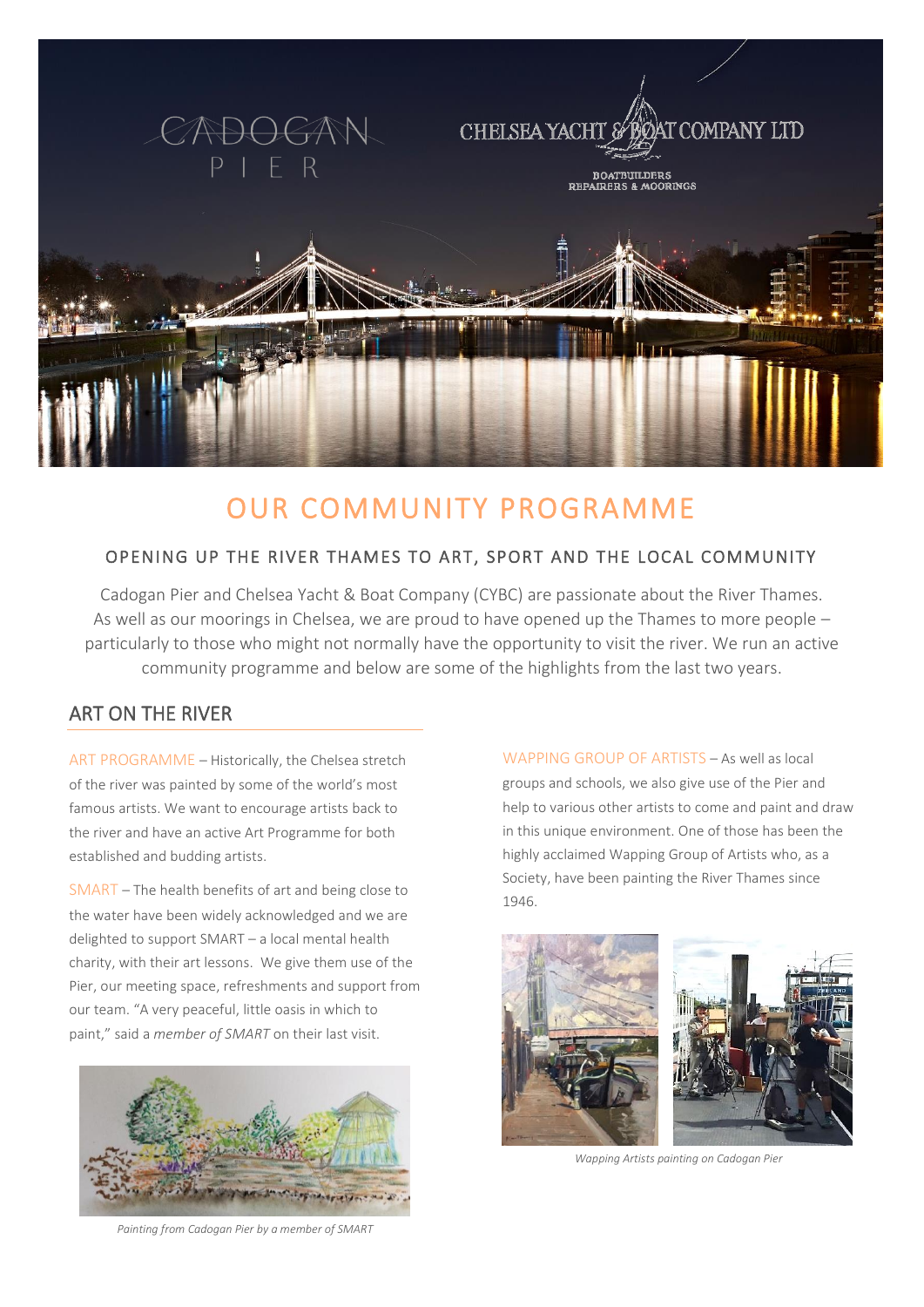### ART ON THE RIVER

SCHOOLS – Over the last two years, we have hosted regular art lessons at Cadogan Pier enabling children to be inspired right next to the river. The schools are given use of the Pier and our meeting room, whilst, our team provide refreshments and help. We have also launched and sponsored two school river themed Art Competitions, placed art displays on the Pier and hosted award presentations.

> *"This is the second year of our partnership with Cadogan Pier and it provides the students a rare opportunity to experience art in a very different environment to the classroom. The Cadogan Pier Art Competition continues to grow and I am delighted with the quality of entries again this year."*

*Christian, Art Curriculum Leader at Chelsea Academy*



*Winners of local school Art Competition*





*Local school art lessons at Cadogan Pier*

### LOCAL COMMUNITY ON THE RIVER

TEA ON THE THAMES – We are proud to have created a range of events to provide opportunities for the local community to enjoy the river. One of those is 'Tea on the Thames' – a series of tea parties we host aimed at bringing together the local older community who come to the Pier and enjoy the view, tea, cakes, company and conversation with one another and our team.

AGE UK – We are also delighted to support Age UK. We have helped them host various events on the Pier including most recently bingo and a performance from Opera Holland Park for their members.



*"Our members have started to feel very much at home at Cadogan Pier where they are always looked after so well. The summer has seen a range of events from Bingo to Opera Holland Park performing and we are looking forward to extending our partnership over the winter into 2020."*

*Team Leader from Age UK*

#### WORLDS END AND LOTS ROAD – BIG LOCAL – We

have supported various activities and groups from the nearby Worlds End Estate. We have provided funding for over 360 hours of young person skills classes on the Estate through Big Local. These innovative skills classes help build confidence and independence. Classes also introduced them to kayaking on the river.

*"We are delighted to currently be focussing on helping young local people gain confidence and new experiences with this course. Having mentored many apprentices myself, I have seen first-hand the difference new opportunities can make to young people."*

*Paul Webster, Boatyard Manager at CYBC*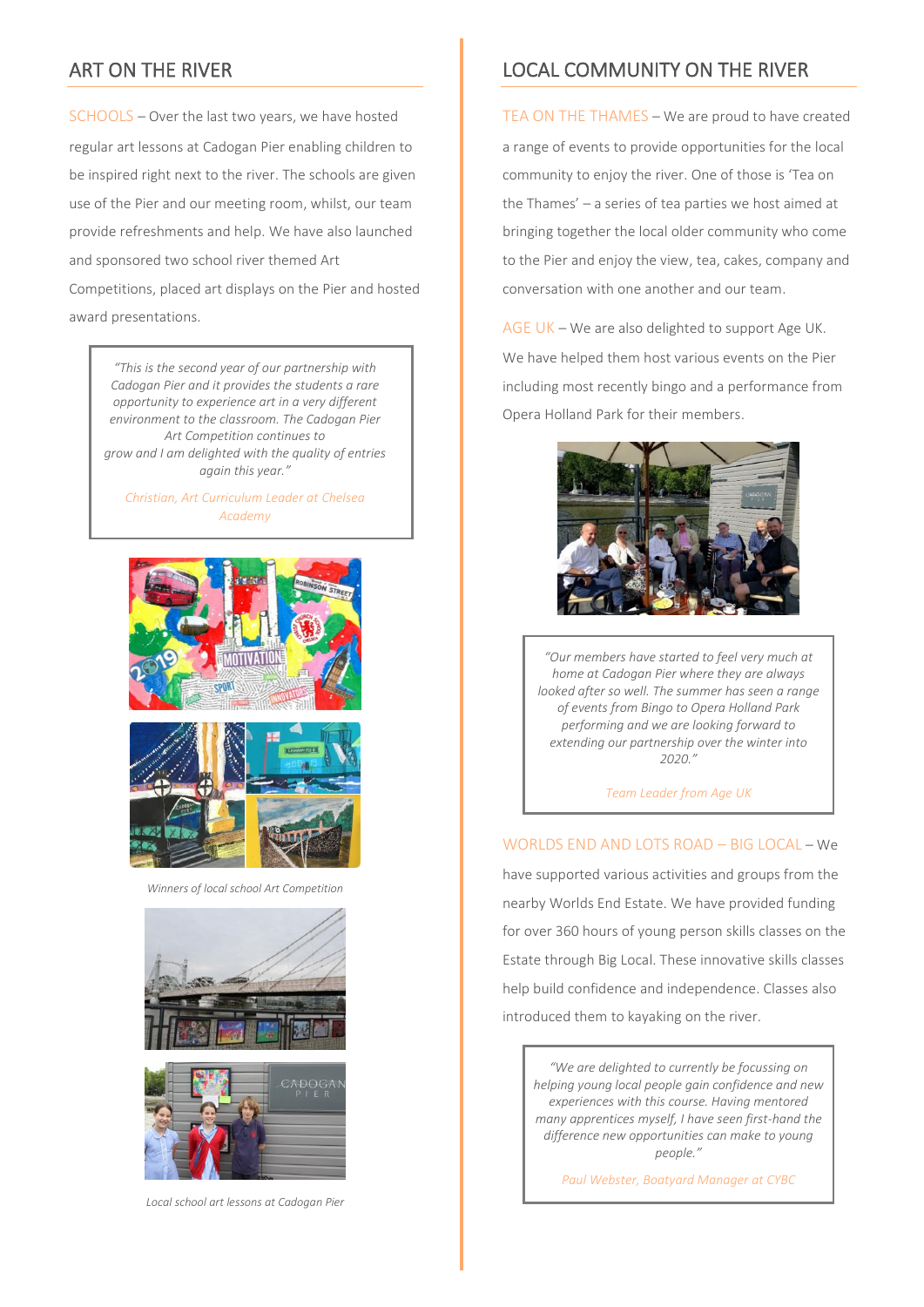

*"Although I live next to the river, I have never actually been on the river. 30 minutes beforehand there was no way I was getting in a kayak but I really enjoyed it and can't wait to do it again".*

*Gabrielle*

THAMES21 – We are delighted to have supported Thames21 who are working to improve our rivers and canals for people and wildlife. Thames21 engages with over 7,000 volunteers in waterway improvement activities across London every year.

At Cadogan Pier we are supporting Thames21 with its training needs and providing meeting space and refreshments to facilitate its accredited courses which establish groups of committed volunteers who champion healthy rivers across the city. The courses train people to plan and run effective waterway improvement events.



*"We are grateful to Cadogan Pier for hosting us, it is an ideal location which helps the course members appreciate the challenges and opportunities that exist on the river."*

*Poppy from Thames21*

### SPORT AND HISTORY ON THE RIVER

DOGGETT'S DAY – Cadogan Pier is proud to host, support and help organise the finish line and celebration of the prestigious and historic Doggett's Coat and Badge Race – the world's oldest rowing race. The Race has been running since 1715.



*2019 Doggett's winners on the podium at Cadogan Pier*

WESTMINSTER BOATING BASE – We are long term supporters of Westminster Boating Base and have donated a new boat to help give opportunities for disadvantaged young people to learn to sail, acquire new skills and enjoy the river.



*Our boat, the R.S Venture*

### TRAVEL ON THE RIVER

THAMES CLIPPERS – We are delighted that each month more local residents and visitors are using the Thames Clipper river bus service to and from Cadogan Pier. We are happy to have supported a new timetable that sees an increase in services to and from the Pier.



*Thames Clipper at Cadogan Pier*